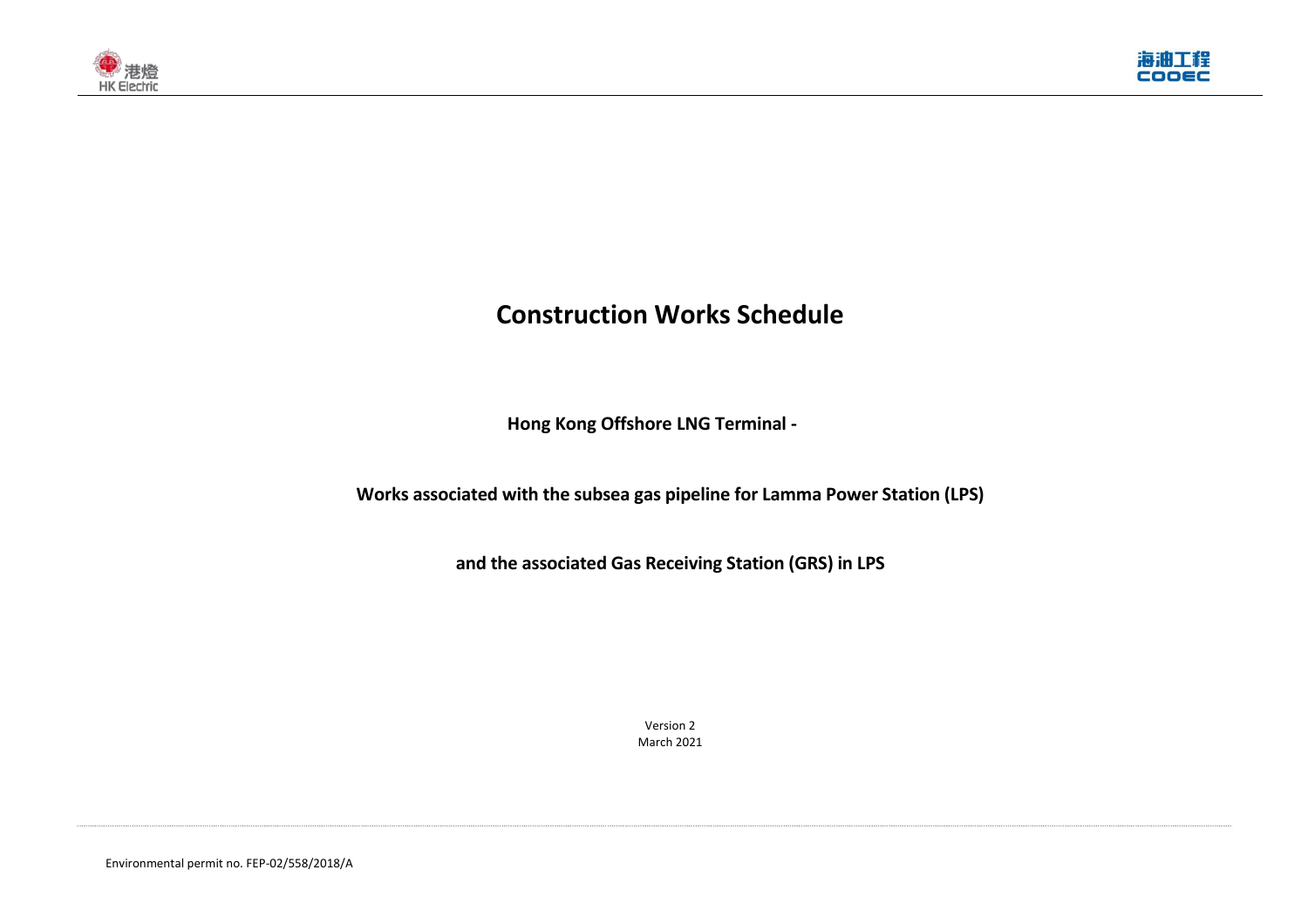

### **Hong Kong Offshore LNG Terminal – Works associated with the subsea gas pipeline for Lamma Power Station (LPS) and the associated Gas Receiving Station (GRS) in LPS Environmental Certification Sheet FEP-02/558/2018/A**

## **Reference Document/Plan** Document/Plan to be Certified/Verified: Construction Works Schedule Date of Report: 31 March 2021 Date received by ET: 31 March 2021 Date received by IEC: 31 March 2021

### **Reference EP Requirement**

EP Condition: Condition No. 2.7 of FEP-02/558/2018/A

*Content: Construction Works Schedule*

The Permit Holder shall, no later than 1 month before the commencement of construction of the Project, deposit with the Director 3 hard copies and 1 electronic copy of a construction works schedule of the Project. The construction works schedule shall include but not limited to a detailed schedule, sequence and programme of the construction works and key environmental mitigation measures for the Project. The Project shall be constructed in accordance with the information as contained in the deposited construction works schedule.

#### **ET Certification**

| I hereby certify that the above referenced document/plan complies with the above referenced condition of<br>FEP-02/558/2018/A. |       |               |
|--------------------------------------------------------------------------------------------------------------------------------|-------|---------------|
| Mr Raymond Chow,<br>Environmental Team Leader:                                                                                 | Date: | 31 March 2021 |

### **IEC Verification**

Environmental Team Leader:

I hereby verify that the above referenced document/ $p$ lan complies with the above referenced condition of FEP-02/558/2018/A. <u>D</u>

| Mr Arthur Lo,                      | $H$ and there are not the set of $H$ | Date: | 31 March 2021 |
|------------------------------------|--------------------------------------|-------|---------------|
| Independent Environmental Checker: |                                      |       |               |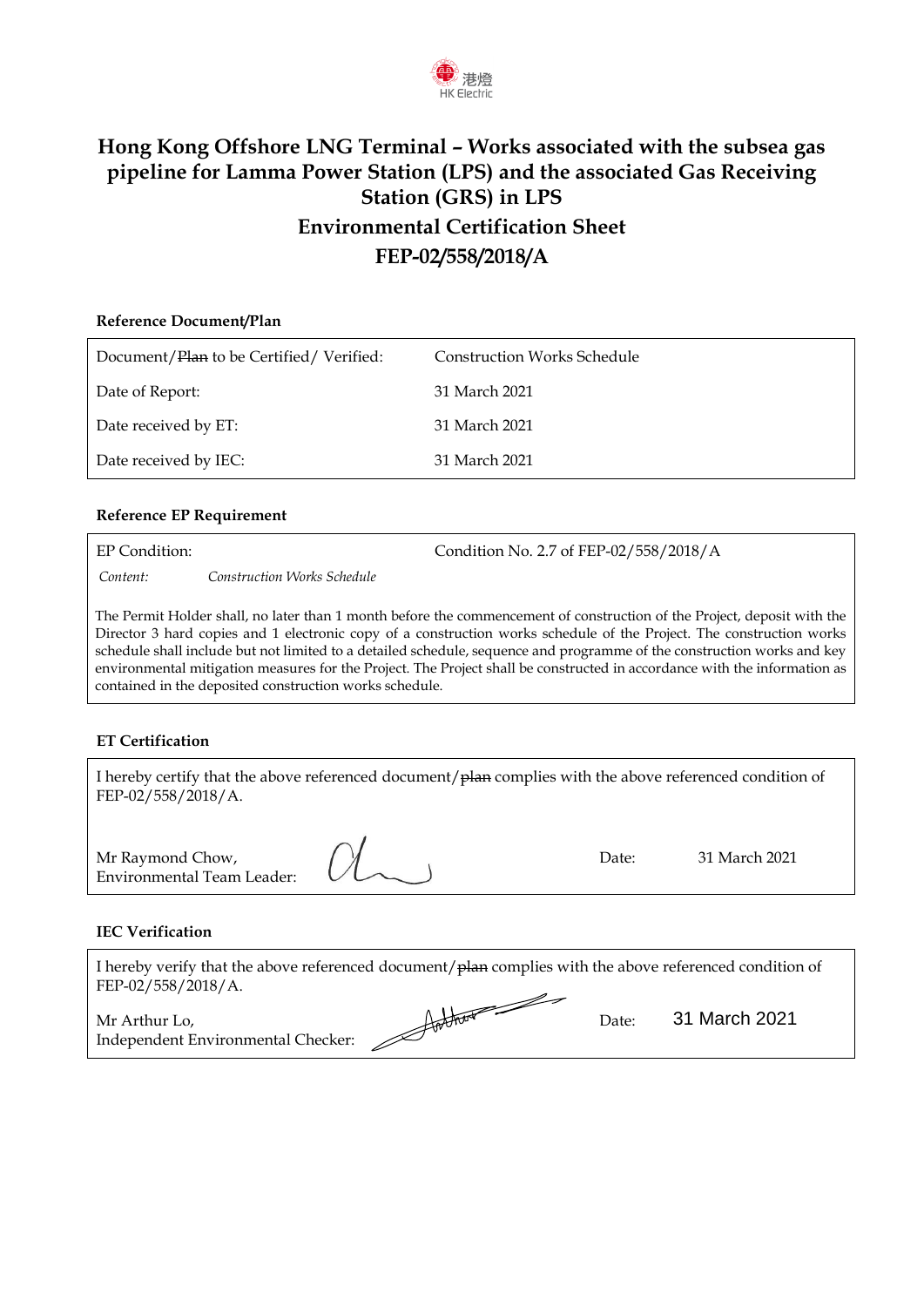



| Schedule of the works associated with the subsea gas pipeline for Lamma Power Station (LPS) and the associated Gas Receiving Station (GRS) in LPS                                                                                                      |         |         |         |         |         |         |
|--------------------------------------------------------------------------------------------------------------------------------------------------------------------------------------------------------------------------------------------------------|---------|---------|---------|---------|---------|---------|
| <b>WORK</b>                                                                                                                                                                                                                                            | Q3 2020 | Q4 2020 | Q1 2021 | Q2 2021 | Q3 2021 | Q4 2021 |
| <b>Preparation Phase</b>                                                                                                                                                                                                                               |         |         |         |         |         |         |
| <b>Pre-survey</b>                                                                                                                                                                                                                                      |         |         |         |         |         |         |
| Removal of obstructions                                                                                                                                                                                                                                |         |         |         |         |         |         |
| <b>Construction Phase</b>                                                                                                                                                                                                                              |         |         |         |         |         |         |
| Pre-trenching including Deployment of Silt Curtain and Pilot Test                                                                                                                                                                                      |         |         |         |         |         |         |
| De-burial of pre-installed pipeline by Mass Flow Excavator                                                                                                                                                                                             |         |         |         |         |         |         |
| Pipeline Laying                                                                                                                                                                                                                                        |         |         |         |         |         |         |
| Intermediate Hydrotesting for Pipeline                                                                                                                                                                                                                 |         |         |         |         |         |         |
| Post-trenching including Deployment of Silt Curtain and Pilot Test                                                                                                                                                                                     |         |         |         |         |         |         |
| <b>Rock Armour Placement</b>                                                                                                                                                                                                                           |         |         |         |         |         |         |
| <b>Final Hydrotesting for Pipeline</b>                                                                                                                                                                                                                 |         |         |         |         |         |         |
| Gas Receiving Station (GRS) including pipe rack construction, preparation works at<br>the vent header for tie-in of the new GRS, fencing, new gas receiving facility and<br>new pipeline connection, and pre-commissioning, commissioning and start up |         |         |         |         |         |         |
| Remarks:<br>Pilot tests on the efficiency of silt curtain system shall be conducted during the early stage of construction to confirm the removal efficiency of the silt curtains.                                                                     |         |         |         |         |         |         |